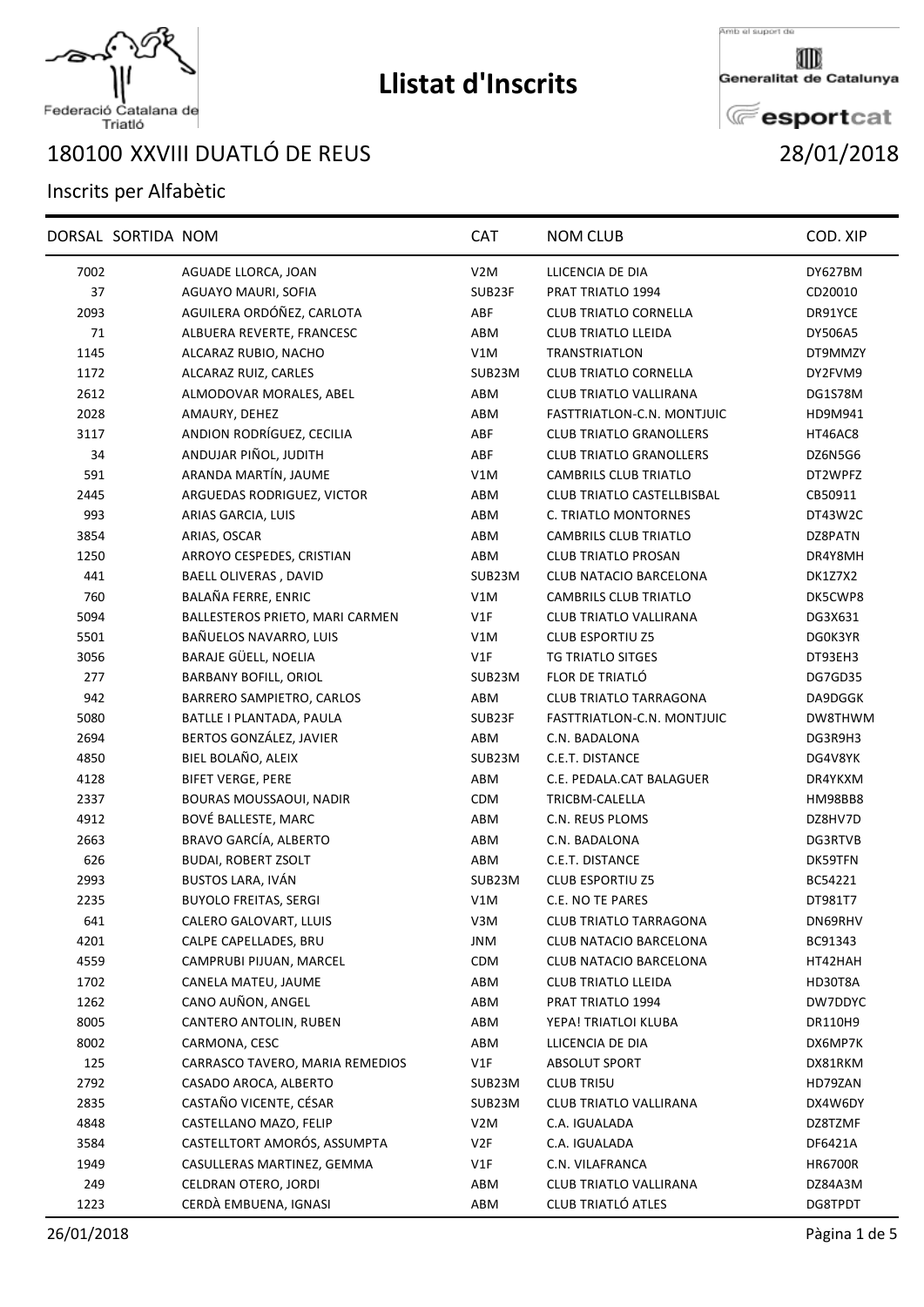|      | DORSAL SORTIDA NOM |                                 | <b>CAT</b>       | <b>NOM CLUB</b>                      | COD. XIP       |
|------|--------------------|---------------------------------|------------------|--------------------------------------|----------------|
| 1583 |                    | CHAPLIN, KATHERINE JANE         | ABF              | <b>CERRR IGUALADA</b>                | CH38483        |
| 1564 |                    | CHARRO RODRIGUEZ, ISMAEL        | ABM              | C. TRIATLO MONTORNES                 | HD3CH4V        |
| 384  |                    | CHUECA ESTERUELAS, ARTURO       | SUB23M           | <b>ABSOLUT SPORT</b>                 | DR56DFH        |
| 1937 |                    | CINCA PATO, MONTSERRAT          | V2F              | C.N. REUS PLOMS                      | DZ8TY0B        |
| 6261 |                    | CLAVELL FONT, ARANTXA           | ABF              | CLUB TRIATLÓ ATLES                   | CG35970        |
| 3501 |                    | CODINA CASTILLO, MIRIAM         | ABF              | <b>CLUB TRIATLO GRANOLLERS</b>       | <b>DGOVWEK</b> |
| 2313 |                    | COLET GUALTIERI, TIZIANA        | V1F              | CLUB TRIATLO VALLIRANA               | HD3DXNM        |
| 2095 |                    | COMPTA TARAFA, ELOI             | JNM              | <b>CLUB NATACIO BANYOLES</b>         | HD9ZVHX        |
| 2889 |                    | COSTA SANTAMARIA, ADRIÀ         | JNM              | ABSOLUT SPORT                        | <b>DFOXZKZ</b> |
| 2704 |                    | COSTAS SEGURA, MARIA            | ABF              | <b>CLUB NATACIO RUBI</b>             | DK6Z1XH        |
| 2735 |                    | CRISTIN MARTINEZ, SERGI         | ABM              | TRIATLO FISIORUTPUJOL.COM            | <b>DK6140M</b> |
| 31   |                    | CUEVAS CASTILLO, MONTSE         | V3F              | <b>CLUB TRIATLO GRANOLLERS</b>       | DZ6N61F        |
| 3673 |                    | CUNYAT CARBALLAL, MARC          | ABM              | PRAT TRIATLO 1994                    | HD7RVTV        |
| 3629 |                    | CURCO FILELLA, EUDALD           | SUB23M           | <b>CLUB TRIATLO LLEIDA</b>           | DK8SXBF        |
| 5203 |                    | DE ANDRÉS SÁNCHEZ, JORGE        | V1M              | INDEPENDENT                          | DT6VPA3        |
| 1562 |                    | DE LA FUENTE OLITE, ELOY JORGE  | ABM              | ABSOLUT SPORT                        | DA39S04        |
| 174  |                    | DEL ESTAL REBOLLAL, JUAN CARLOS | V1M              | W3TRIBCN                             | <b>DK6995N</b> |
| 4273 |                    | DIAZ EXPOSITO, NICOLÁS          | V1M              | T3R TRIATLO                          | DT9NEWN        |
| 64   |                    | DIAZ RUIZ, GEMMA                |                  | PRAT TRIATLO 1994                    |                |
|      |                    |                                 | <b>JNF</b>       |                                      | DT263HA        |
| 50   |                    | DIAZ RUIZ, LAIA                 | <b>CDF</b>       | PRAT TRIATLO 1994                    | DZ94SE1        |
| 710  |                    | DOMENECH GUIX, ALEIX            | SUB23M           | FASTTRIATLON-C.N. MONTJUIC           | DW8GCDS        |
| 5137 |                    | DOMÈNECH MARTÍNEZ, AITANA       | ABF              | PRAT TRIATLO 1994                    | DR4ADHF        |
| 1557 |                    | DOMINGO CARRASCOSA, DÍDAC       | ABM              | CAMBRILS CLUB TRIATLO                | DY0T8WZ        |
| 5450 |                    | ESCOLÀ RUIZ, FRANCESC           | ABM              | <b>CLUB TRIATLO CORNELLA</b>         | HD3A57F        |
| 1692 |                    | ESCRIBANO SANTOS, FERNANDO      | V1M              | <b>CLUB TRIATLO CORNELLA</b>         | DA3ZA1Y        |
| 5262 |                    | ESPINOSA VALERO, AITOR          | ABM              | <b>CLUB NATACIO BANYOLES</b>         | DK6Z1D9        |
| 6129 |                    | ESTEBAN PATO, LORENA            | ABF              | FASTTRIATLON-C.N. MONTJUIC           | HD7GVRD        |
| 5420 |                    | <b>ESTEBANELL PICH, SANTI</b>   | V <sub>2</sub> M | C.N. REUS PLOMS                      | DK2H7PF        |
| 4785 |                    | ESTORACH SOL, OSCAR             | ABM              | C.N. REUS PLOMS                      | DW8GBH5        |
| 2399 |                    | FERNÀNDEZ CLOTET, JOAQUIM       | ABM              | CLUB TRIATLÓ ATLES                   | HT98YMB        |
| 1169 |                    | FERNANDEZ MARTINEZ, ANGEL       | V3M              | PRAT TRIATLO 1994                    | DY0B78M        |
| 7003 |                    | FERNÁNDEZ RDRÍGUEZ, SANTIAGO    | ABM              | LLICENCIA DE DIA                     | VX5EWYN        |
| 2452 |                    | FERNÁNDEZ TORRAS, SEBASTIÀ      | V1M              | <b>CLUB TRIATLO CASTELLBISBAL</b>    | DY62K8C        |
| 156  |                    | FISCHER, LUCIANO                | V1M              | <b>TRANSTRIATLON</b>                 | HD21VWE        |
| 40   |                    | FLAQUER PORTI, ANNA             | ABF              | FASTTRIATLON-C.N. MONTJUIC           | DT2BNRP        |
| 1170 |                    | <b>FLORES SERRANO, ROBERT</b>   | ABM              | CLUB TRIATLÓ ATLES                   | DA4M08R        |
| 1475 |                    | FORCADELL FARELL, RAFAEL        | <b>CDM</b>       | CLUB NATACIO BARCELONA               | DX3ECRM        |
| 2902 |                    | FORN FRIAS, DAVID               | V1M              | C.E. RAYOTEAM                        | DT9MKZA        |
| 4490 |                    | FREIXA FURIO, IGNASI            | ABM              | TRIATLO FISIORUTPUJOL.COM            | DT6VN9D        |
| 2578 |                    | FUNEZ PUERTAS, JOSE MANUEL      | V <sub>2</sub> M | CLUB TRIATLO VALLIRANA               | DT3S5CB        |
| 680  |                    | GALLARDO PÁMPANO, JOSÉ ANTONIO  | V <sub>2</sub> M | W3TRIBCN                             | DX3Y2YB        |
| 2036 |                    | GALVEZ CASADO, DIEGO            | V1M              | OPTIMS CLUB TRIATLO                  | DG3WR2X        |
| 3060 |                    | GARCIA CANO, JOAN ANTONI        | ABM              | <b>CLUB NATACIO OLOT</b>             | DM2F1NP        |
| 2148 |                    | <b>GARCIA CUENCA, TONI</b>      | ABM              | CAMBRILS CLUB TRIATLO                | CG91975        |
| 808  |                    | <b>GARCIA GRACIA, JORDI</b>     | ABM              | FASTTRIATLON-C.N. MONTJUIC           | DY53XVB        |
| 2376 |                    | GARCIA MARGALEF, ELECTRA        | ABF              | CAMBRILS CLUB TRIATLO                | DY9518A        |
| 2759 |                    | GASPAR GUARDIOLA, MARC          | SUB23M           | <b>CLUB NATACIO SITGES</b>           | DY7KP9H        |
| 462  |                    | GIMENO GARCIA, RAFAEL           | V <sub>2</sub> M | INDEPENDENT                          | DY670HK        |
| 5687 |                    | GÓMEZ, PACO                     | ABM              | <b>CLUB ESPORTIU Z5</b>              | HT2XETV        |
| 853  |                    | GONZALEZ CUEVAS, MANOLO         | V <sub>2</sub> M | OPTIMS CLUB TRIATLO                  | DG23NRF        |
| 1390 |                    | GONZALEZ GARCIA, JUAN           | <b>CDM</b>       | FLOR DE TRIATLÓ                      | DY4W8AY        |
|      |                    | GONZÁLEZ REY, JOSÉ RAMON        |                  |                                      |                |
| 3026 |                    |                                 | V1M              | CAMBRILS CLUB TRIATLO                | HD05Z6P        |
| 4730 |                    | <b>GRACIA CALET, CARLOS</b>     | ABM              | <b>CLUB GASSS TRIATLO CERDANYOLA</b> | HD9WHND        |
| 60   |                    | GRACIA GARASA, ANABEL           | V1F              | FASTTRIATLON-C.N. MONTJUIC           | DG40VMR        |
| 5896 |                    | <b>GRAN ESTEVE, SALVADOR</b>    | ABM              | <b>CAMBRILS CLUB TRIATLO</b>         | DN8ZPPW        |
| 5681 |                    | <b>GUAL RUIZ, ROGER</b>         | ABM              | <b>CLUB GASSS TRIATLO CERDANYOLA</b> | HD31G0H        |
| 3047 |                    | GÜELL LLURBA, AÏNA              | ABF              | <b>CAMBRILS CLUB TRIATLO</b>         | DY1TD75        |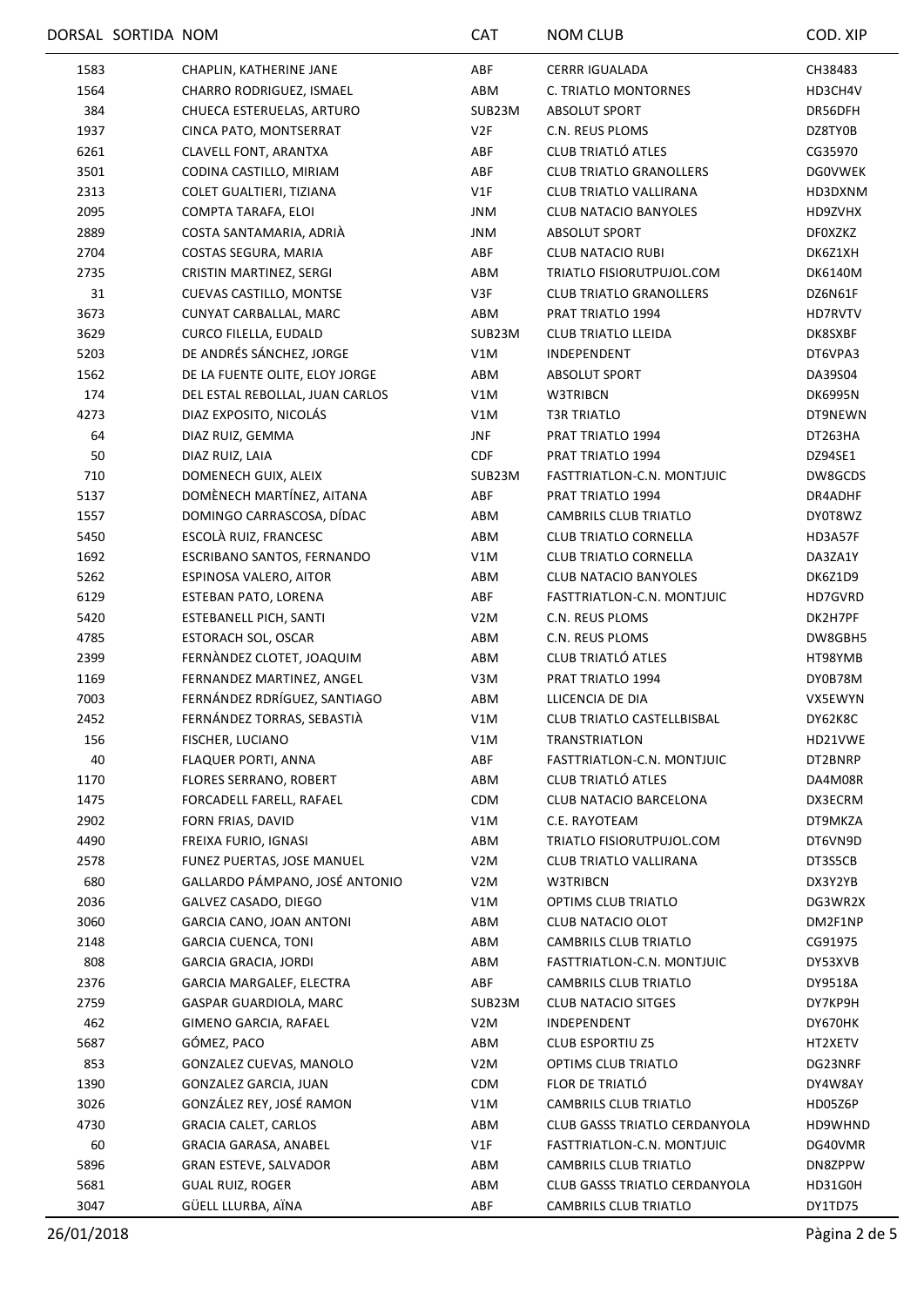|      | DORSAL SORTIDA NOM |                                | <b>CAT</b>       | <b>NOM CLUB</b>                | COD. XIP       |
|------|--------------------|--------------------------------|------------------|--------------------------------|----------------|
| 4003 |                    | <b>GUERRA ROMERO, TANIA</b>    | ABF              | PRAT TRIATLO 1994              | DT9P1TK        |
| 2913 |                    | GUILLEN BORBOLLA, BEGOÑA       | V1F              | TG TRIATLO SITGES              | DN9AEN4        |
| 5918 |                    | GUIX MÁRQUEZ, ENRIC            | ABM              | C.A. IGUALADA                  | DZ2VX39        |
| 5016 |                    | HENSELER, BRITTA               | V2F              | C.N. REUS PLOMS                | DM81B6B        |
| 2911 |                    | HIDALGO AGUILAR, ADAN          | ABM              | FLOR DE TRIATLÓ                | DK1AD5N        |
| 27   |                    | IBARRA CAZORLA, ÈLIA           | <b>JNF</b>       | FASTTRIATLON-C.N. MONTJUIC     | DK3X12Y        |
| 2141 |                    | ISABEL FERNANDEZ, FERMIN       | ABM              | TG TRIATLO SITGES              | HT8FEXZ        |
| 2896 |                    | <b>ISERN SABADI, ALBERT</b>    | V1M              | INDEPENDENT                    | DG6ES83        |
| 1618 |                    | JIMENEZ CAMPOS, ALBERT         | ABM              | C.E. TREVOL LLEIDA             | HD02RZS        |
| 2616 |                    | JIMENEZ MARTIN, DANIEL         | V1M              | <b>CLUB NATACIO RUBI</b>       | DG1D3BR        |
| 5245 |                    | JOVÉ DOLZ, ABEL                | ABM              | <b>T3R TRIATLO</b>             | DT0CVW9        |
| 3046 |                    | JURADO GUILLEN, DAVID          | ABM              | C. TRIATLO MONTORNES           | DT6EW1V        |
| 2767 |                    | LARENA SANTIAGO, DAMIÀ         | ABM              | CLUB TRIATLÓ ATLES             | DK9F4MC        |
| 2468 |                    | LARIOS SANCHIS, JORDI          | V1M              | <b>ABSOLUT SPORT</b>           | DG5H9T7        |
| 1436 |                    | LIMIA BOO, IVAN                | ABM              | PRAT TRIATLO 1994              | HG8EHP5        |
| 6187 |                    | LLADÓ PASTOR, MARINA           | CDF              | CLUB NATACIO BARCELONA         | DG9989X        |
| 4858 |                    | LLAMAS URBANO, RAFAEL          | ABM              | <b>CLUB NATACIO SITGES</b>     | DY54FFR        |
| 2632 |                    | LLAVERIA JIMÉNEZ, ALEJANDRO    | ABM              | FLOR DE TRIATLÓ                | HD306ED        |
| 6264 |                    | LLAVERIA MEDINA, ANNA          | ABF              | CAMBRILS CLUB TRIATLO          | DN0TM3B        |
|      |                    |                                |                  |                                |                |
| 1968 |                    | LLOPART BELLOC, SUSANNA        | V1F              | C.A. IGUALADA                  | DG5C5R8        |
| 3045 |                    | LOPEZ CARMONA, JASMINA         | ABF              | <b>ABSOLUT SPORT</b>           | <b>VX8G5X5</b> |
| 1516 |                    | LOPEZ SANTOS, JESÚS            | V1M              | <b>CLUB NATACIO SITGES</b>     | CE17453        |
| 618  |                    | LORENZO MASEDA, RAUL           | ABM              | C.N. REUS PLOMS                | DT9N2HX        |
| 1970 |                    | LOZADA ESPI, NURIA             | V2F              | <b>TRANSTRIATLON</b>           | <b>DK6124T</b> |
| 6057 |                    | LUETICH FURLAN, LAURA MERCEDES | V <sub>2F</sub>  | <b>CAMBRILS CLUB TRIATLO</b>   | DK2CN88        |
| 5464 |                    | LUIS MARTINEZ, RUBEN           | ABM              | C.N. VIC-ETB                   | CE01437        |
| 3612 |                    | MALAGON LOPEZ, DAVID           | V1M              | <b>CLUB TRIATLO GRANOLLERS</b> | HT1BK08        |
| 264  |                    | MARCHENA MARSET, GONZALO       | V1M              | <b>T3R TRIATLO</b>             | DK69TYD        |
| 6040 |                    | MARIN BLANCO, MARTA            | ABF              | TG TRIATLO SITGES              | HE3XN75        |
| 5637 |                    | MARSAL FORTUNY, ANDREU         | V1M              | <b>CAMBRILS CLUB TRIATLO</b>   | DT6HH33        |
| 4337 |                    | MARTI ALTES, ORIOL             | V <sub>2</sub> M | <b>CLUB TRIATLO GRANOLLERS</b> | HT6WY7E        |
| 4077 |                    | MARTIN ALEGRE, MARTA           | ABF              | <b>CLUB ESPORTIU Z5</b>        | <b>HE366W8</b> |
| 645  |                    | MARTINEZ ALONSO, ANA           | SUB23F           | <b>CLUB TRIATLO CORNELLA</b>   | DA3BHRG        |
| 754  |                    | MARTINEZ CORTES, JOSEP         | ABM              | C.A. IGUALADA                  | HT9AH0D        |
| 25   |                    | MARTINEZ DE LA CRUZ, ALBA      | ABF              | <b>CLUB ESPORTIU Z5</b>        | DZ03R22        |
| 2499 |                    | MARTÍNEZ RUIZ, ALEX            | SUB23M           | <b>ABSOLUT SPORT</b>           | DG4XY1Y        |
| 5558 |                    | MATAS LARGO, SERGI             | SUB23M           | TRICBM-CALELLA                 | HT4X4XN        |
| 5976 |                    | MATESANZ SALVADO, ALEX         | SUB23M           | <b>T3R TRIATLO</b>             | DY8F8K6        |
| 2703 |                    | MEJIAS CORNADO, ROSER          | ABF              | <b>CLUB NATACIO RUBI</b>       | DT02BE6        |
| 286  |                    | MENA FUNCIA, SERGIO            | ABM              | <b>T3R TRIATLO</b>             | DT9V3ZN        |
| 1142 |                    | <b>MENOR DURAN, FRANCESC</b>   | ABM              | <b>CLUB TRIATLO SABADELL</b>   | <b>HD311HG</b> |
| 3051 |                    | MESTRE LUCAS, POL              | ABM              | CAMBRILS CLUB TRIATLO          | HD2P3VN        |
| 3841 |                    | MIRANDA ALFRANCA, JORDI        | ABM              | <b>CLUB TRI5U</b>              | HD31G3D        |
| 6056 |                    | MOLINA MORANTE, MÒNICA         | V1F              | CAMBRILS CLUB TRIATLO          | DZ9CY7G        |
| 2439 |                    | MOLINA ROIG, MARC              | ABM              | CAMBRILS CLUB TRIATLO          | DY9GTP5        |
| 2273 |                    | MONFORT GUIMERÀ, JOAN          | SUB23M           | C.E.T. DISTANCE                | DX144BV        |
| 3712 |                    | MONSERRAT TALTAVULL, JORDI     | ABM              | <b>CLUB TRIATLO GRANOLLERS</b> | DY1FPZS        |
| 5903 |                    | MONTEFUSCO DEL PINO, BRUNO     | <b>JNM</b>       | CLUB TRIATLÓ BAIX MONTSENY     | CA66906        |
| 5904 |                    | MONTEFUSCO DEL PINO, ENZO      | JNM              | CLUB TRIATLÓ BAIX MONTSENY     | DM12492        |
| 3073 |                    | MONZONIS ADAME, ARNAU          | <b>CDM</b>       | TOT VICI EN BICI CLUB ESPORTIU | CF32872        |
| 1715 |                    | MORALES FAURA, MARC            | SUB23M           | FASTTRIATLON-C.N. MONTJUIC     | HT93C41        |
| 3050 |                    | MORILLAS SANCHEZ, JORGE        | V1M              | <b>CLUB TRIATLO LLEIDA</b>     | HE8H8P7        |
| 2658 |                    | MOTA MORENO, JOSE RAMON        | V1M              | C.N. REUS PLOMS                | <b>DGOCCVF</b> |
| 4870 |                    | MOUNIR EL MRABET, ISAM         | ABM              | TRICBM-CALELLA                 | DT48FS5        |
| 8003 |                    | MOURELO, XENIA                 | ABF              | LLICENCIA DE DIA               | DZ80PRH        |
| 3096 |                    | MUNNÉ MAS, LAURA               | SUB23F           | C.E.T. DISTANCE                | HD2681P        |
| 2371 |                    | MUÑOZ BRAVO, LAURA             | ABF              | <b>TGCBINN</b>                 | DK34ACN        |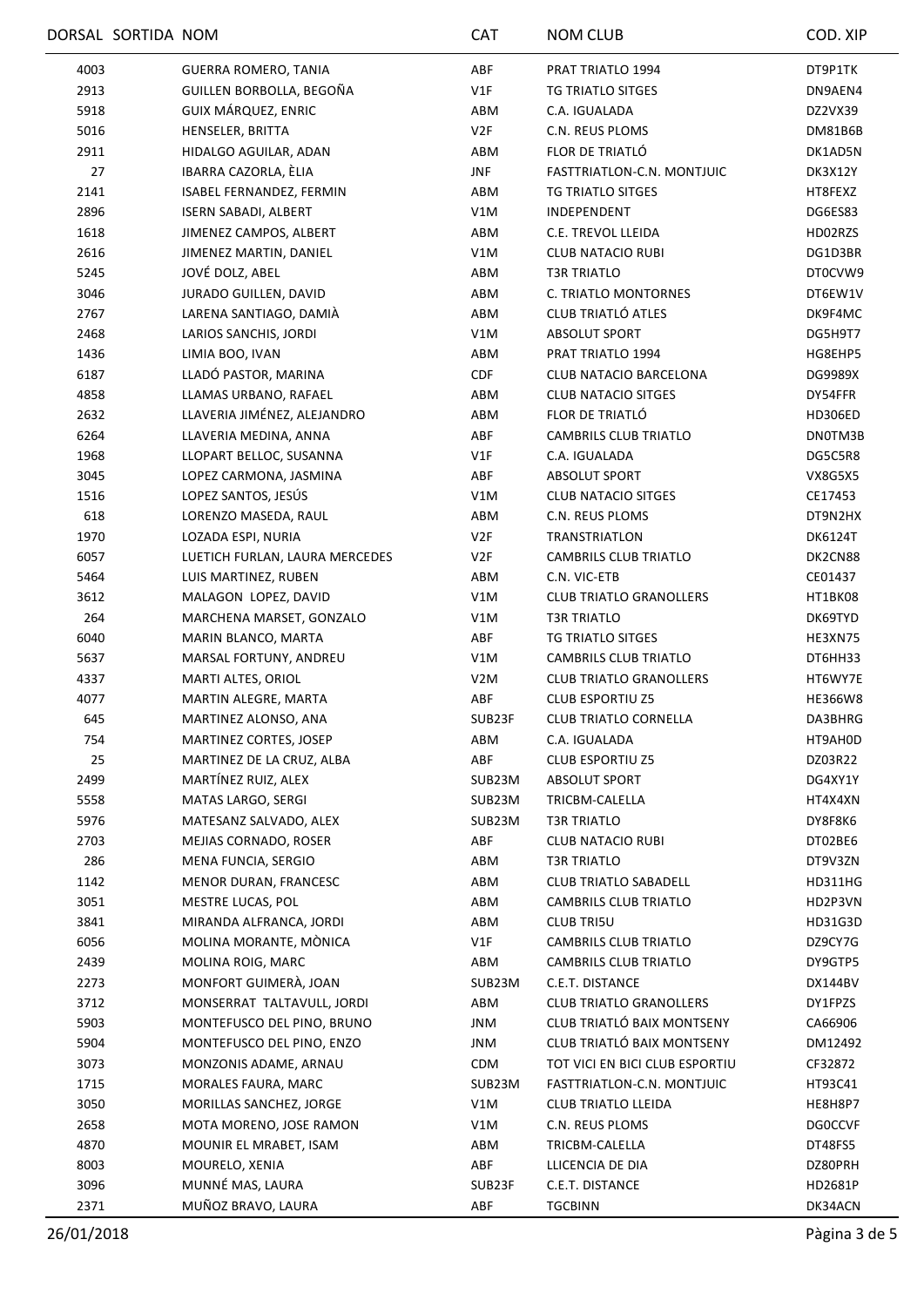|      | DORSAL SORTIDA NOM |                                 | <b>CAT</b>       | <b>NOM CLUB</b>                | COD. XIP       |
|------|--------------------|---------------------------------|------------------|--------------------------------|----------------|
| 7001 |                    | MUÑOZ GARCIA, OSCAR             | V1M              | LLICENCIA DE DIA               | DT4ZE0V        |
| 6055 |                    | MUÑOZ SANTAMANS, AMPARO         | ABF              | CAMBRILS CLUB TRIATLO          | DY55P0D        |
| 5765 |                    | NAVARRETE MORENO, LUIS GERARDO  | ABM              | TRICBM-CALELLA                 | DW09VGY        |
| 2227 |                    | NAVARRO ANGULO, LAIA            | SUB23F           | <b>CLUB ESPORTIU Z5</b>        | HT4B4YA        |
| 5593 |                    | NAVARRO PUIGDEVALL, ADRIA       | ABM              | FLOR DE TRIATLÓ                | DF48F0F        |
| 1589 |                    | NAVARRO VALLES, ENOC            | V1M              | OPTIMS CLUB TRIATLO            | DZ8T524        |
| 6072 |                    | ORTEGA RUIZ, PATRICIA           | ABF              | CLUB TRIATLO VALLIRANA         | HD9VAES        |
| 2086 |                    | OT PADILLA, ISIDRO              | ABM              | CLUB TRIATLO CASTELLBISBAL     | DG77Y32        |
| 5608 |                    | PAGES LOPEZ, ARNAU              | SUB23M           | FLOR DE TRIATLÓ                | <b>HE8162K</b> |
| 6255 |                    | PALOMAR RIVAS, CARLA            | ABF              | <b>CLUB TRIATLO CORNELLA</b>   | DK4KPYZ        |
| 3880 |                    | PARDOS MARIN, CARLOS            | V1M              | <b>CLUB NATACIO RUBI</b>       | DZ136R3        |
| 961  |                    | PAREJA MOCHALES, ANTONIO        | V3M              | <b>CLUB TRIATLO SABADELL</b>   | DZ6NX3F        |
| 3141 |                    | PARRA ALBARES, BORJA            | ABM              | TG TRIATLO SITGES              | DY1HNWN        |
| 3063 |                    | PARRA ALBARES, MARCOS IÑIGO     | ABM              | <b>TG TRIATLO SITGES</b>       | HR5GZZK        |
| 300  |                    | PARREÑO SAMPER, ALBERT          | ABM              | FASTTRIATLON-C.N. MONTJUIC     | DX5E9SM        |
| 1853 |                    | PEREZ CANTERO, LAURA            | ABF              | <b>CLUB NATACIO RUBI</b>       | DT3S3D7        |
| 4093 |                    | PEREZ DEL RIO, EVA              | V1F              | <b>TRANSTRIATLON</b>           | HD71ZBF        |
| 5033 |                    | PÉREZ GARCÍA, MIREIA            | SUB23F           | <b>ABSOLUT SPORT</b>           | DX58XVS        |
| 2334 |                    | PERPINYÀ COMPTE, PATRÍCIA       | VIF              | CAMBRILS CLUB TRIATLO          | DY55BPX        |
| 6039 |                    | PEZONAGA MALAGRAVA, SANDRA      | VIF              | TG TRIATLO SITGES              | HD210TN        |
| 3087 |                    |                                 | V1M              | C.N. BADALONA                  |                |
|      |                    | PI HEREDIA, FR. XAVIER          |                  |                                | DZ15NK5        |
| 211  |                    | PIEDRA DURAND, BRANKO           | V1M              | <b>CLUB TRIATLO SABADELL</b>   | DK5Z4ZC        |
| 5119 |                    | PONS BOSCH, OLGA                | ABF              | <b>CLUB TRIATLO GRANOLLERS</b> | DA74XV6        |
| 2630 |                    | PONS PEREZ, CARLES              | ABM              | <b>CLUB TRI5U</b>              | DT3CR3Z        |
| 3072 |                    | PONS PONS, MAITE                | ABF              | CLUB TRIATLÓ ATLES             | DT2K6TA        |
| 1822 |                    | PRAT DOT, CRISTINA              | ABF              | PRAT TRIATLO 1994              | DZ8161X        |
| 3053 |                    | PRIGNENT, LAURENCE              | V1F              | CLUB TRIATLÓ BAIX MONTSENY     | DG9ZTG7        |
| 2698 |                    | PUIG ANTUNEZ, ROGER             | V1M              | C.N. BADALONA                  | DZ8T254        |
| 5304 |                    | PUIGFEL MORENO, SERGI           | ABM              | <b>CLUB TRIATLO LLEIDA</b>     | DK5E2TC        |
| 5894 |                    | <b>QUER BURCH, GUILLEM</b>      | ABM              | <b>CLUB NATACIO BANYOLES</b>   | HG274A3        |
| 1623 |                    | <b>QUERALT ROSINACH, CARLES</b> | V <sub>2</sub> M | CAMBRILS CLUB TRIATLO          | HG27YAR        |
| 8004 |                    | RABASA REGUANT, FREDERIC        | V1M              | LLICENCIA DE DIA               | DR586KH        |
| 673  |                    | RAMIREZ ROLDAN, RAUL            | V1M              | <b>CAMBRILS CLUB TRIATLO</b>   | DY35K6G        |
| 872  |                    | RASTRILLA, MARCOS               | ABM              | CERRR IGUALADA                 | DY5R557        |
| 3015 |                    | REDONDO CARDOSO, DANIEL         | ABM              | C.N. BADALONA                  | HD3W5R5        |
| 2231 |                    | REY GIMENEZ, JOSE               | V1M              | <b>CLUB TRIATLO SABADELL</b>   | DK049FB        |
| 931  |                    | RIBA OCHOA, ALBERT              | ABM              | <b>CLUB TRI5U</b>              | DR1E319        |
| 996  |                    | RIBOT TERRICABRAS, SANTI        | V <sub>2</sub> M | <b>CLUB TRIATLO GRANOLLERS</b> | DZ15P63        |
| 705  |                    | RIVERO PEREZ, DAVID             | ABM              | <b>CLUB TRIATLO GRANOLLERS</b> | DY0N8K6        |
| 2462 |                    | RODRÍGUEZ ÁLVAREZ, ARITZ        | SUB23M           | FLOR DE TRIATLÓ                | HZ3MHTS        |
| 5778 |                    | RODRÍGUEZ MILLÁN, JAVIER        | ABM              | FLOR DE TRIATLÓ                | DG52M8V        |
| 1813 |                    | RODRIGUEZ PEREZ, DAVID          | ABM              | <b>CAMBRILS CLUB TRIATLO</b>   | DK8TCVF        |
| 6194 |                    | ROJAS LEDEZMA, ELVA             | ABF              | <b>CLUB TRIATLO SABADELL</b>   | DT27VTD        |
| 3074 |                    | ROMERO GAMA, ALEJANDRO          | ABM              | CLUB ESPORTIU TRI 4.40         | DK3DCPR        |
| 5744 |                    | ROMERO MARTÍNEZ, DANIEL         | ABM              | C. TRIATLO MONTORNES           | DY5MPZP        |
| 108  |                    | ROSICH GRAU, JOE                | V2M              | C.N. REUS PLOMS                | HD30F5D        |
| 5944 |                    | ROSSELLÓ GONZÁLEZ, JORDI        | V1M              | C.N. REUS PLOMS                | DY505FY        |
| 5795 |                    | ROSSET HIDALGO, CLARET          | ABM              | <b>CLUB TRIATLO GRANOLLERS</b> | HD34RY6        |
| 4876 |                    | ROSSI, PATRICIO                 | ABM              | <b>CLUB ESPORTIU Z5</b>        | DY569D2        |
| 3061 |                    | ROURA CAPDEVILA, JORDI          | ABM              | CLUB NATACIO OLOT              | VX8W052        |
| 1037 |                    | RUBIO GARRIDO, SERGI            | ABM              | <b>CLUB TRIATLO GRANOLLERS</b> | DT7DV45        |
| 5239 |                    | SABATE NUÑEZ, ANTON             | V <sub>2</sub> M | CAMBRILS CLUB TRIATLO          | DT6YG4M        |
| 8007 |                    | SABATER MOLL, ALBERT            | SUB23M           | FLOR DE TRIATLÓ                | DG3PB2A        |
| 3334 |                    | SAINZ PARDO, GREGORIO           | ABM              | CLUB TRIATLÓ ATLES             | DT90STH        |
| 3083 |                    | SALARICH SALA, LAIA             | <b>JNF</b>       | C.E.T. DISTANCE                | HE8YH24        |
| 3437 |                    | SALIDO PINILLA, JORGE           | V <sub>2</sub> M | C.N. BADALONA                  | DW3X8T7        |
| 5359 |                    | SALVADO BOTELLA, GERARD         | ABM              | CAMBRILS CLUB TRIATLO          | DG9PK4Z        |
|      |                    |                                 |                  |                                |                |